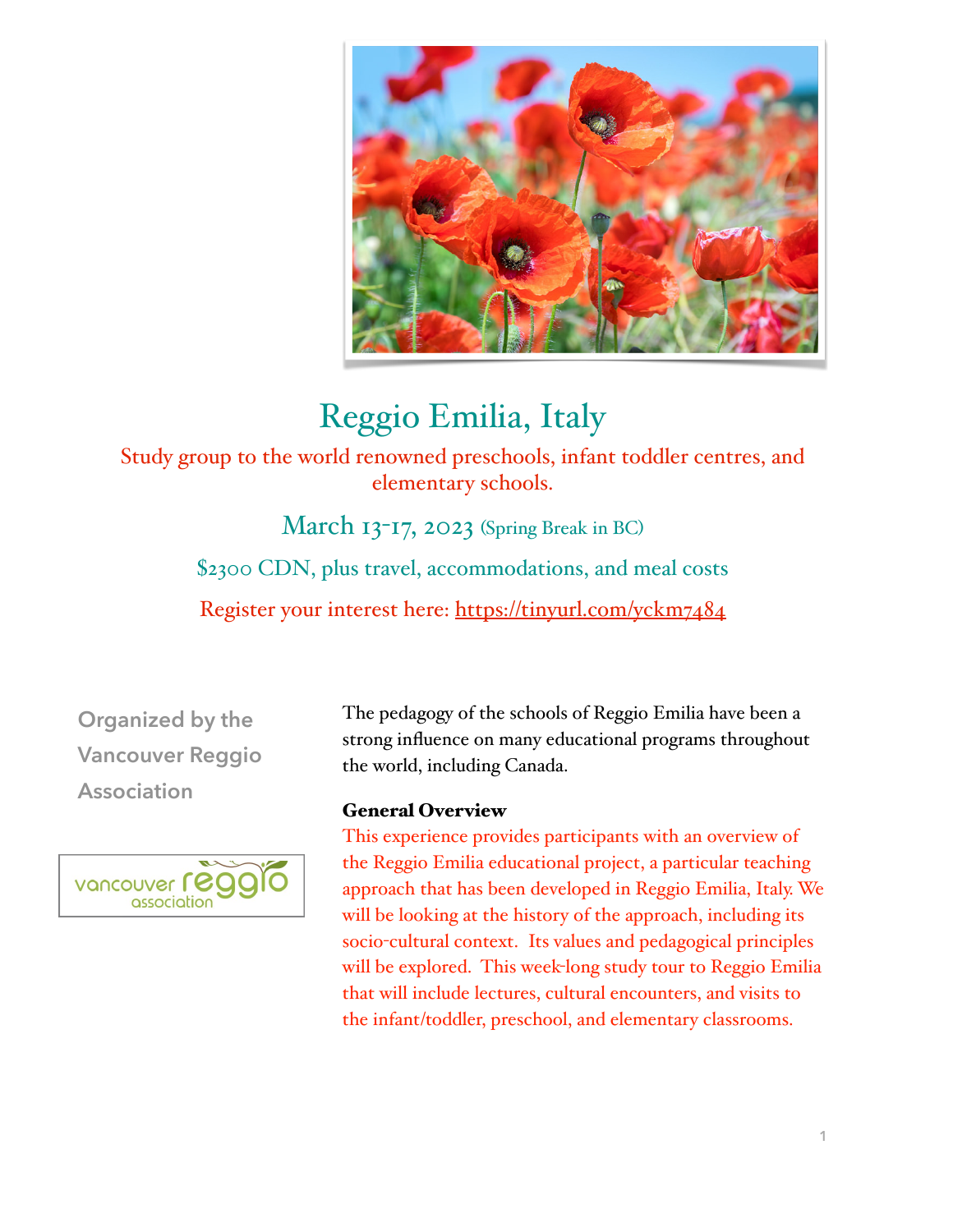## Study Group Program

Study groups meet at the Loris Malaguzzi International Centre and have access to the Centre's resources including the exhibition hall, the auditorium and meeting rooms, the atelier/workshop spaces, and the Centre for Documentation and Educational Research. The Study Group program includes:

- History of the Reggio Emilia educational project and projections toward the future
- Visits to preschools and infant-toddler centres of the Municipality of Reggio Emilia Istituzione\*
- Presentations/seminars by pedagogistas, teachers, and atelieristas on the values and principles of the Reggio philosophy
- Presentations of research projects carried out in the Reggio Emilia infant-toddler centres and preschools
- Topics including the image of the competent child; teachers as researchers; observation; interpretation and documentation; children with special rights; the role of the environment; the pedagogy of listening; material and the 100 languages of children; parents' involvement in the life of the school; and Remida Recycling Centre for recycled materials
- Time and space to interact with other participants and Reggio educators on specific occasions when opportunities will be given to dialogue and exchange experiences and reflections
- Cultural encounters within the city of Reggio Emilia